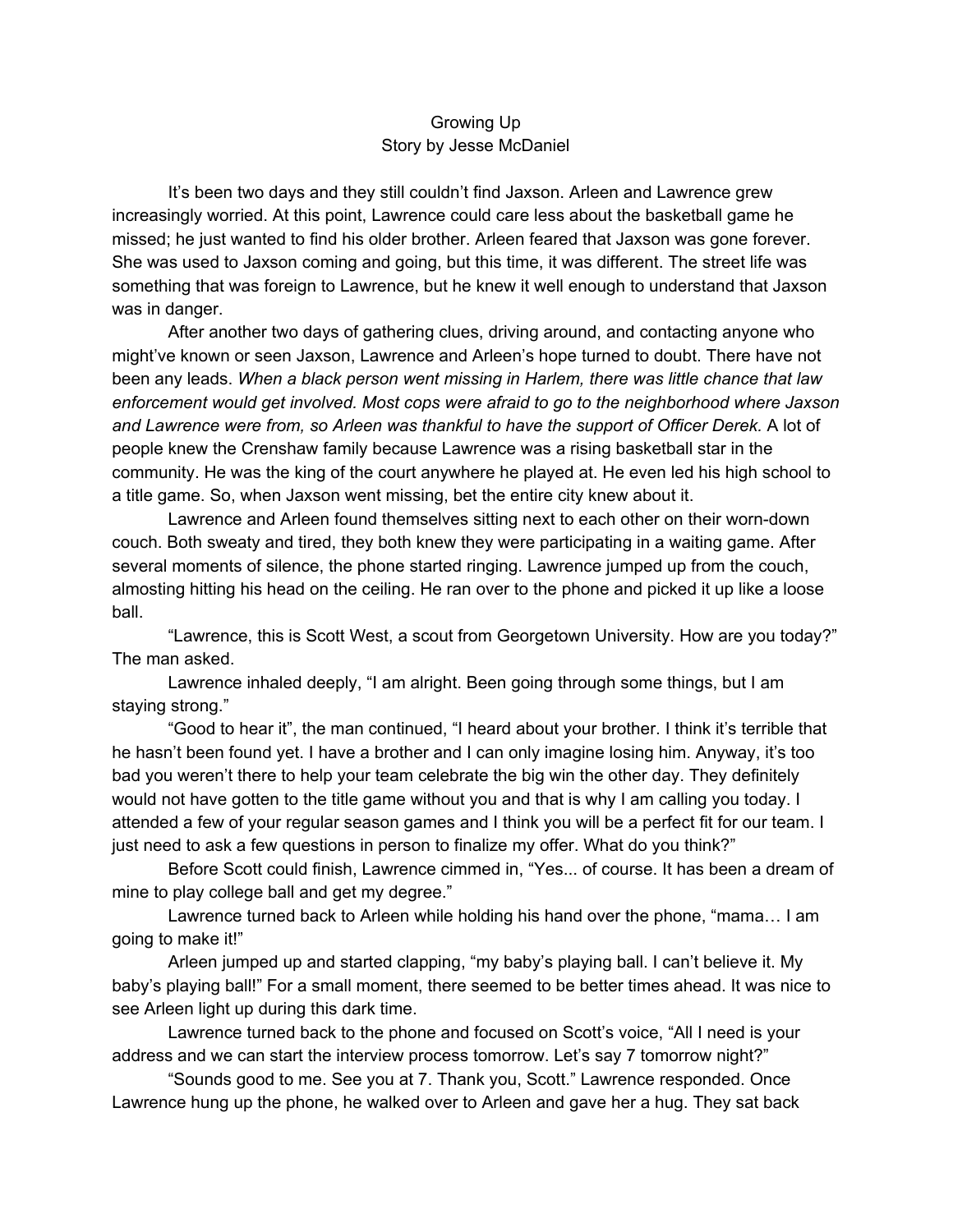down and the focus shifted quickly back to Jaxson. Arleen's excitement turned to worry within moments. Lawrence looked over at his mother and grabbed her hand, "we will find him, mom. I promise."

The next day came. Time seemed to be going fast. Day quickly turned to night and 7 o'clock was approaching. Lawrence and Arleen barely moved the entire day. They spent a majority of the day watching the news. It was 6:45 p.m as their eyes stayed glued on the television. A news story was running about the recent gang activities happening in the streets of Harlem.

"Harlem has seen a spike in gang activity. There have been 20 homicides in the last month. Over 40 people have been kidnapped. Some say it is due to the influx of drugs entering the neighborhoods. How did it get here? No one knows. All I know is that we should all be working to keep these illegal activities off the streets", a voice came from the screen.

Lawrence turned to Arleen, "Do you think that somebody… you know… hurt Jaxson?". Before Arleen could answer, she was interrupted by a knock on the door.

She cleared her throat and said, "Hey, Scott must be here".

Lawrence walked to the door and opened it.

## *BAM*

The man had cocked his fist back and punched Lawrence in the face, knocking him to the ground. Lawrence looked up and noticed that the man looked just like the one who confronted him at Rucker prior to Jaxson's disappearance. It definitely wasn't Scott, the recruiter. Lawrence confirmed his suspension when he noticed the man's thinly-trimmed mustache and brown du-rag.

The man looked down at Lawrence and gave him a cheeky smile, "Remember me?" Thinking quickly, Lawrence sprung up and gave the man a push, knocking him out of the doorway. After about 20 seconds of wrestling, Lawrence found himself on his back with the man on top of him.

The husky man had his hands wrapped around Lawrence's neck, "I know you remember me and that's why I must finish what I started!"

The man's hands squeezed tighter and just before Lawrence was about to pass out, he heard a *Smack* that left the man's body limp on his. Lawrence moved the man's body off his and saw Arleen standing there with her prized Jar that she kept next to the door.

"Are you okay, Lawrence? What a fucking dick!". Arleen continued, "Do you know this guy?"

Lawrence nodded his head up and down as he could not speak. Arleen reached her hand in the man's pocket and grabbed his wallet. She noticed that there were two I.D.s in his wallet: one reading, Devon Wright and the other, Jaxson Brown.

After Arleen helps Lawrence drag the man's unconscious body into their apartment, they place him on the couch. Both of them were shaking their heads back and forth in disbelief.

Lawrence looked at Arleen, "this guy knows where Jaxson is. I mean, why would he have his I.D.?"

A single tear fell from Arleen's eye, "I don't know, Lawrence. We need to call the police and tell them what happened."

Lawrence ran over to the phone and dialled 911. After a few rings, a man answered,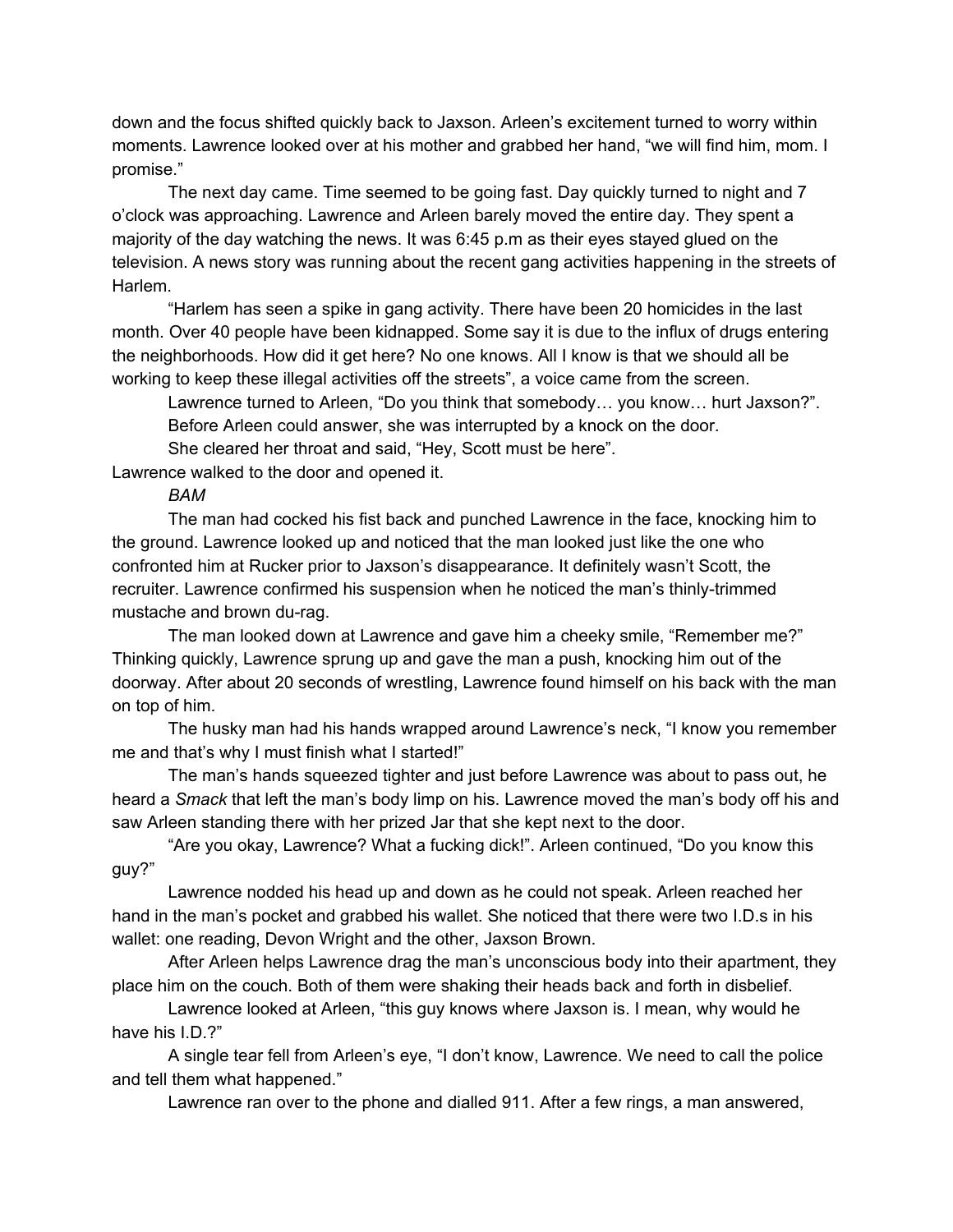"Hello! Hi! A man just tried to kill me. He knows where my brother, Jaxson, is. Please send help."

The voice responded, "and how do you know that?"

"We went through his wallet and found his I.D. He also had Jaxson's I.D. as well. The man's name is Devon Wright".

"Devon Wright?!" the voice sounded surprised. "We have been looking for him for a while now. He has been a prominent figure in the gang community and on Harlem's most-wanted. He is responsible for many crimes. We just haven't been able to catch him."

"Well, we have him here. Come before he wakes up."

"Wait… you knocked him out?

"Not me, but my mom. Just come!"

"On our way," the voice trailed off.

Lawrence hung up the phone and looked over at the man on the couch. At this point, he has been out for 10 minutes now. Arleen whacked him pretty good, but the man started moving over and groaning. The man started to come to and become aware. He tried to get up. Knowing how dangerous the man was, Lawrence didn't think twice to pick up his basketball and throw it at his head. The basketball bounced off his head and the man retreated back to his unconscious state.

After about 15 minutes, two officers arrived at the apartment. They opened the door and to their surprise, they found the suspect squirming on the couch. Arleen and Lawrence tied the man's hands and feet. Lawrence walked over to the two officers and noticed that one of the officers was the officer who initially helped with Jaxson's disappearance, Officer Derek.

"How are you doing, buddy?"

"Better now," Lawrence responded.

"Good. Now let's shake this guy down and find out where Jaxson is at," the two officers look over at the struggling man.

"Hey. Devon, we have a few questions for you," officer Derek started. "We heard that you know where Jaxson is."

The other officer chimed in, "Actually, we know you know exactly where he is. Why would you have his I.D.?".

"And why would I tell you, Mr. Cop?," Devon ended his question with a groan.

"Because if you don't, you will never see the light of day again," the officer answered. "Up yours, ho"

"Alright, if you want to dance, then we will dance," Officer Derek looked over at Lawrence and gave him a wink.

Before Devon knew it, he had another basketball flying at his head.

*BAM*

Not before long, Devon talked. After he confessed, he was now sitting in the back of a cop car heading to the jail. His make-shift constraints were now steel handcuffs. As the one officer took Devon to be booked, the other, Officer Derek, drove Lawrence and Arleen to Brownsville, where Devon said Jaxson was. Brownsville was one of the more dangerous neighborhoods, where it was rare to see a police officer. Because Lawrence and Arleen have been challenged in life, this scenario did not phase them.